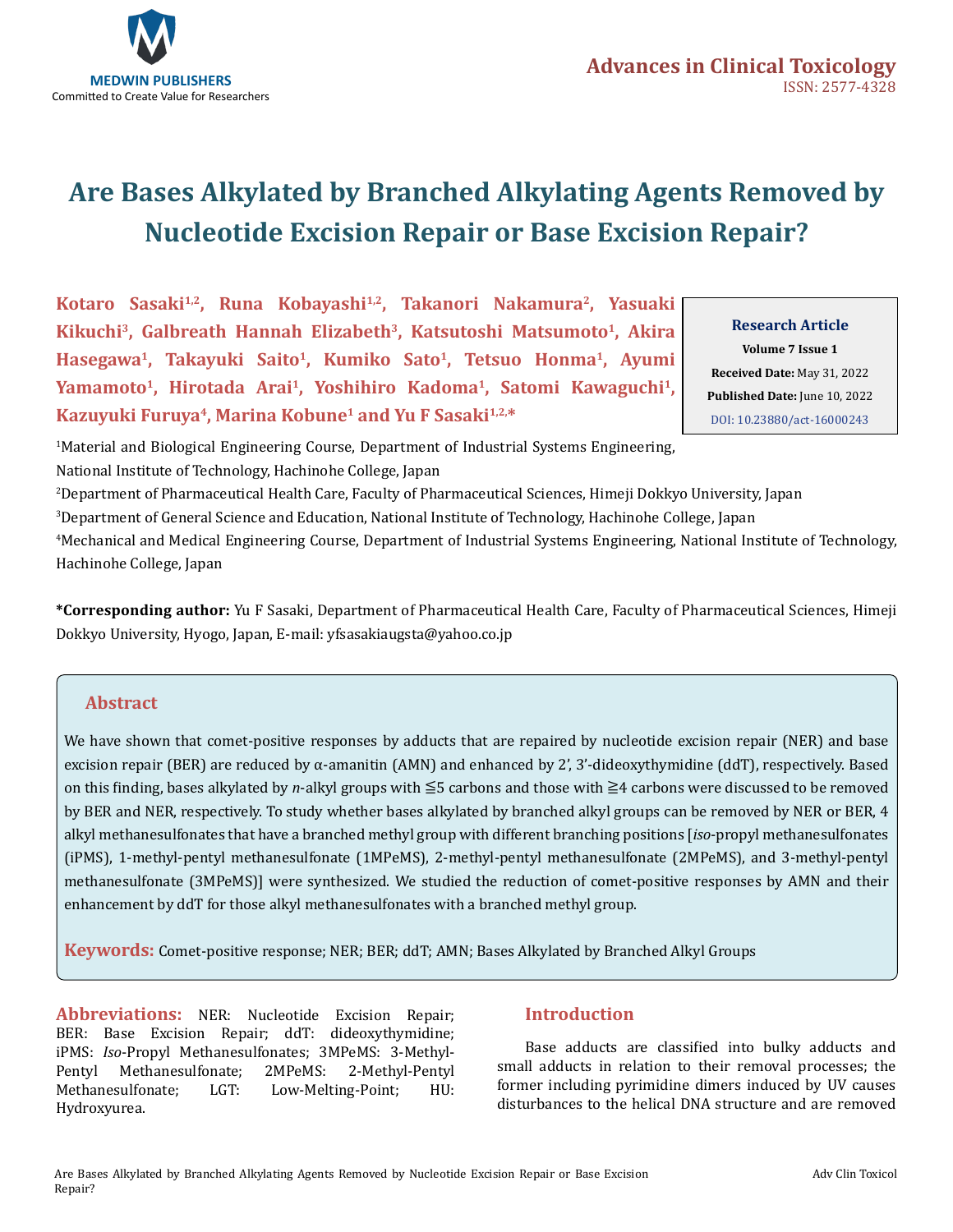by the nucleotide excision repair (NER) and the latter causes relatively minor disturbances to the helical DNA structure and are removed by the base excision repair (BER) [1-4]. We have established a method to find out whether NER or BER acts to remove damaged bases [5]. In this method, whether NER or BER is working can be distinguished by the enhancement or reduction of comet-positive responses; a comet-positive response upon exposure to mutagens that produce damaged bases removed by BER is enhanced by 2',3'-dideoxythymidine (ddT) and a comet-positive response upon exposure to mutagens that produce damaged bases removed by NER is reduced by  $\alpha$ -amanitin (AMN). By using this method, we have shown that bases alkylated by *n*-alkyl groups with ≦5 carbons are removed by BER and those with ≧4 are removed by NER [5]. However, it has not been studied whether bases alkylated by alkyl groups with side chains can be removed by NER or BER.

In this study, to determine whether bases alkylated by alkyl groups with side chains can be removed by NER or BER, we synthesized one ethyl methanesulfonate with a branched mehyl group i.e. *iso*-propyl methanesulfonates (iPMS), and three pentyl methanesulfonates that have a branched methyl group with different branching positions: i.e. 1-methyl-pentyl methanesulfonate (1MPeMS), 2-methylpentyl methanesulfonate (2MPeMS), and 3-methylpentyl methanesulfonate (3MPeMS). To query whether bases alkylated by these are removed by NER or BER, the enhancing effect of ddT and reducing effect of AMN on the comet responses for them were studied.

#### **Materials and Methods**

#### **Chemicals**

Methanesulfonate esters were prepared as previously described [6], Briefly, approximately 0.1 mol of the methyl pentyl alcohol [1-methyl-pentyl alcohol, 2-methyl-pentyl alcohol, 3-methyl-pentyl alcohol, or *iso*-propyl alcohol] in methylene chloride solution containing a 20% molar excess of pyridine at 0°C was added to methanesulfonyl chloride over a period of 30 min, and then stirred for an additional 120 min. The reaction mixture was first extracted with ice water, followed by cold 10% hydrochloric acid, saturated sodium hydrogen carbonate, and distilled water, and the methylene chloride solution was dried over anhydrous sodium sulfate and the oily ester was distilled under reduced pressure to afford 50- 60% yield of the methanesulfonate ester as a colorless liquid. The structures of alkyl methanesulfonates with a branched methyl group were shown in Figure 1. These were dissolved in dimethyl sulfoxide (DMSO, Wako Pure Chemical Industries, Ltd.). The DNA repair inhibitors hydroxyurea (HU), cytosine-1-β-D-arabinofuranoside (araC), and 2',3'dideoxythymidine (ddT), purchased from Wako Pure Chemical Industries, Ltd.,

# **2 [Advances in Clinical Toxicology](https://medwinpublishers.com/ACT/)**

were dissolved in DMSO. Regular (GP-42) and low-meltingpoint (LGT) agarose were obtained from Nacalai Tesque, Inc., and diluted to 1% in physiological saline.

TK6 human lymphoblastoid cells were maintained using RPMI 1640 medium (Nissui Pharmaceutical Co., Ltd.) supplemented with 10% horse serum (SAFC Biosciences) and 200 µg/mL sodium pyruvate.



#### **Cell Treatment**

Cells were exposed to alkyl methanesulfonates with and without AMN, ddT, or a combination of araC and HU (araC/ HU) as described in a previous study [5]. Briefly, cells at  $2.5\times10^6$  cells/6-cm dish were treated with AMN ( $0.1\mu$ g/mL) for 5 h followed by the exposure to AMSs. Cells were exposed to AMSs with and without ddT  $(10 \mu)$  or a combination of 1.8 mM araC and 10 mM HU (araC/HU) for 2h. AMN, ddT, and araC/HU were maintained in the medium until the end of the culture. Exposed cells were sampled immediately after chemical treatment and the percentage of viable cells was measured by the trypan blue exclusion test. Relative survivals (survivals of treated cells compared with that of an untreated control cells) were obtained.

#### **Comet Preparation**

The comet slides were prepared at the dose range at which relative survival levels were >70%. Treated cells were suspended in 1% agarose-LGT at 2.5  $\times$  10<sup>6</sup> cells/75  $\mu$ L, and 75 µL of cell suspension was immediately deposited on a fully frosted slide (Matsunami Glass Ind., Ltd., Osaka, Japan), which was coated with 1% agarose GP-42 and then covered with another slide glass. The slides were placed so as to allow the agarose to gel. The samples on the slides were then immediately exposed to a lysing solution (pH 10) of 2.5 M NaCl, 100 mM EDTA disodium (Na<sub>2</sub>EDTA), 10 mM Trizma, 1% sarkosyl, 10% DMSO, and 1% Triton X-100, and left at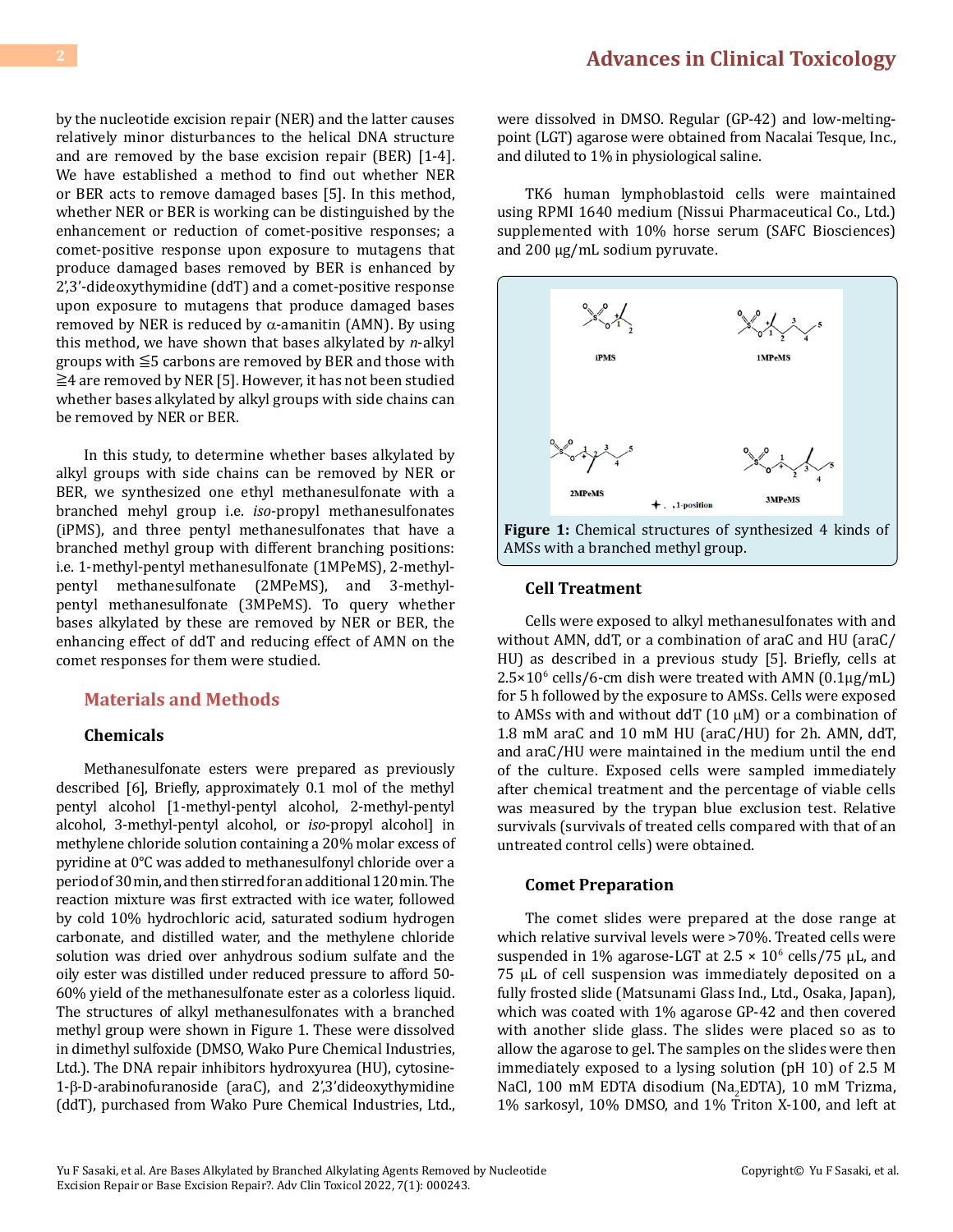**3 [Advances in Clinical Toxicology](https://medwinpublishers.com/ACT/)**

4°C for 1 h. The slides were then placed on a horizontal gel electrophoresis platform and covered with a pH>13 alkaline solutions composed of 300 mM NaOH and  $1$  mM Na<sub>2</sub>EDTA. The slides were left in the solution at 0°C for 20 min to allow unwinding of nuclear DNA and the expression of alkali-labile sites to occur. The slides were subjected to electrophoresis at 0°C for 20 min and were rinsed with 400 mM Trizma (pH 7.5) to neutralize the excess alkalinity. The power supply was set at 1 V/cm and 250 mA. Each slide was stained with 50µL of 20µg/mL ethidium bromide (Wako Pure Chemical Industries, Ltd.) and covered with a coverslip. Fifty cells per dose were examined and photographed (black and white ASA 400 Fuji Film) at 200× magnification using a fluorescence microscope (Olympus) equipped with an excitation filter of 515–560 nm and a barrier filter of 590nm. The whole length of the comet and the diameter of the comet head were measured and tail length was obtained as the difference between the comet length and the head diameter. The assays were performed independently 3 times to ascertain the reproducibility of the results. After the reproducibility of the results was ascertained, mean values were calculated from the data obtained in the 3 independent trials. The effect of mutagen treatment on tail length was analyzed using ANOVA and Dunnett's test. The mean values were compared between the treated slides and the control slides by Dunnett's test after being tested by 1-way ANOVA. The mean values were compared between the inhibitor-treated slides and the untreated control slides at each mutagen concentration by Student's t test. P values lower than 0.05 were considered statistically significant in all analyses.

#### **Results**

In the presence and absence of repair inhibitors, relative survival levels were >70% at the studied dose range of mutagens in TK6 cells (Table 1), from which the observed comet-positive response was not considered to be due to cytotoxicity. The effects of ddT, araC/HU, and AMN on the comet responses for AMSs in TK6 cells are shown in Figures 2A-2D. All studied AMSs showed positive comet responses in TK6 cells; without ddT, araC/HU, and AMN, iPMS at  $\geq 62.5$ µg/mL, methyl-PeMS at ≧313 µg/mL increased tail length significantly. Tail length with araC/HU was significantly higher than that without it for methyl PeMS and iPMS at studied concentration. Tail length with ddT was significantly greater than that without it for 2MPeMS and 3MPeMS at ≧1250 µg/mL, but no significant differences were observed between tail length with ddT and without it for 1MPeMS and iPMS. Significant decreases in tail length by AMN were observed for 1MPeMS, 2MPeMS, and iPMS but not for 3MPeMS; tail length was significantly lower with araC/HU plus AMN than with araC/HU for 1MPeMS and2MPeMS at  $\geq$ 313 µg/mL and iPMS at  $\geq$ 125 µg/mL, but tail length was almost the same with araC/HU and araC/HU plus AMN for 3MPeMS.

| <b>AMS</b> | <b>Inhibitors</b>        | <b>Relative survival (%)</b>                      |                          |              |                          |                          |                          |                |                          |                          |                          |                          |
|------------|--------------------------|---------------------------------------------------|--------------------------|--------------|--------------------------|--------------------------|--------------------------|----------------|--------------------------|--------------------------|--------------------------|--------------------------|
|            |                          | Dose of branched alkyl methane sulfonates (µg/mL) |                          |              |                          |                          |                          |                |                          |                          |                          |                          |
|            | araC/HU                  | <b>AMN</b>                                        | ddT                      | $\mathbf{0}$ | 62.5                     | 125                      | 250                      | 313            | 500                      | 625                      | 1250                     | 2500                     |
| iPMS       |                          | $\blacksquare$                                    | $\blacksquare$           | 100          | 93.1                     | 88.8                     | 90.2                     |                | 95.4                     |                          | $\blacksquare$           |                          |
|            | $\blacksquare$           | $\overline{\phantom{a}}$                          | $\ddot{}$                | 98.7         | 92.2                     | 98.3                     | 105.4                    | $\blacksquare$ | 103.1                    | $\overline{\phantom{a}}$ | $\overline{\phantom{a}}$ |                          |
|            | $\ddot{}$                | $\overline{\phantom{a}}$                          | $\blacksquare$           | 99.1         | 90.1                     | 89.8                     | 92.4                     |                | 98.3                     | $\blacksquare$           | $\blacksquare$           |                          |
|            | $+$                      | $\ddot{}$                                         | $\blacksquare$           | 95.4         | 93.1                     | 98.3                     | 96.2                     |                | 105.7                    |                          |                          | $\overline{\phantom{a}}$ |
| 1MPeMS     |                          | $\overline{\phantom{a}}$                          | $\overline{\phantom{a}}$ | 100          | $\overline{\phantom{a}}$ | $\overline{\phantom{a}}$ |                          | 96.7           | $\blacksquare$           | 98.1                     | 95.2                     | 88.9                     |
|            |                          | $\blacksquare$                                    | $+$                      | 95.2         | $\overline{\phantom{a}}$ | $\blacksquare$           |                          | 99.7           | $\blacksquare$           | 103.3                    | 87.1                     | 90                       |
|            | $\ddot{}$                | ۰                                                 | $\overline{\phantom{a}}$ | 105.3        | $\overline{\phantom{a}}$ | $\overline{\phantom{a}}$ | $\overline{\phantom{0}}$ | 83.3           | $\blacksquare$           | 111.2                    | 91                       | 95.1                     |
|            | $\ddot{}$                | $\ddot{}$                                         | ۰                        | 98.8         | $\overline{\phantom{a}}$ |                          |                          | 91.2           |                          | 108                      | 110.3                    | 91                       |
| 2MPeMS     |                          | $\overline{\phantom{a}}$                          | $\overline{\phantom{a}}$ | 100          | $\overline{\phantom{a}}$ | -                        | $\blacksquare$           | 77.7           | $\overline{\phantom{a}}$ | 103.9                    | 108.6                    | 106.1                    |
|            | $\overline{\phantom{a}}$ | ٠                                                 | $\ddot{}$                | 103.1        | $\overline{\phantom{a}}$ | ۰                        |                          | 90             | $\blacksquare$           | 98.9                     | 100.9                    | 92.1                     |
|            | $\ddot{}$                | $\overline{\phantom{a}}$                          | ۰                        | 90           | $\blacksquare$           | ۰                        | $\overline{\phantom{0}}$ | 88.8           | $\blacksquare$           | 95.5                     | 104.8                    | 94.3                     |
|            | $+$                      | $\ddot{}$                                         | ۰                        | 101          | $\blacksquare$           | ۰                        |                          | 95.2           | $\blacksquare$           | 109.6                    | 88.6                     | 91.2                     |
| 3MPeMS     |                          | ۰                                                 | ۰                        | 100          | $\blacksquare$           | ۰                        | $\blacksquare$           | 90.1           | $\blacksquare$           | 92.7                     | 108.2                    | 99.5                     |
|            |                          |                                                   | $\ddot{}$                | 105.2        | $\overline{\phantom{a}}$ | ۰                        |                          | 89.8           |                          | 90.1                     | 96.3                     | 107.2                    |
|            | $\ddot{}$                | ٠                                                 | $\overline{\phantom{a}}$ | 88.2         | $\overline{\phantom{a}}$ | -                        | $\blacksquare$           | 107.3          | $\blacksquare$           | 93.4                     | 97.6                     | 96.7                     |
|            | $\ddot{}$                | $\ddot{}$                                         | ۰                        | 97.1         | $\blacksquare$           | -                        | $\blacksquare$           | 108.3          | $\overline{\phantom{a}}$ | 88.2                     | 104.6                    | 90                       |

**Table 1:** Cytotoxicity of AMS in the presence and absence of DNA repair inhibitors.

TK6 cells were exposed to AMSs in the presence and absence of each inhibitor. Exposed cells were sampled immediately after chemical treatment and the percentage of viable cells was measured by the trypan blue exclusion test and relative survival (%, survival compared with that of an untreated control) was obtained. Mean of three trials was shown.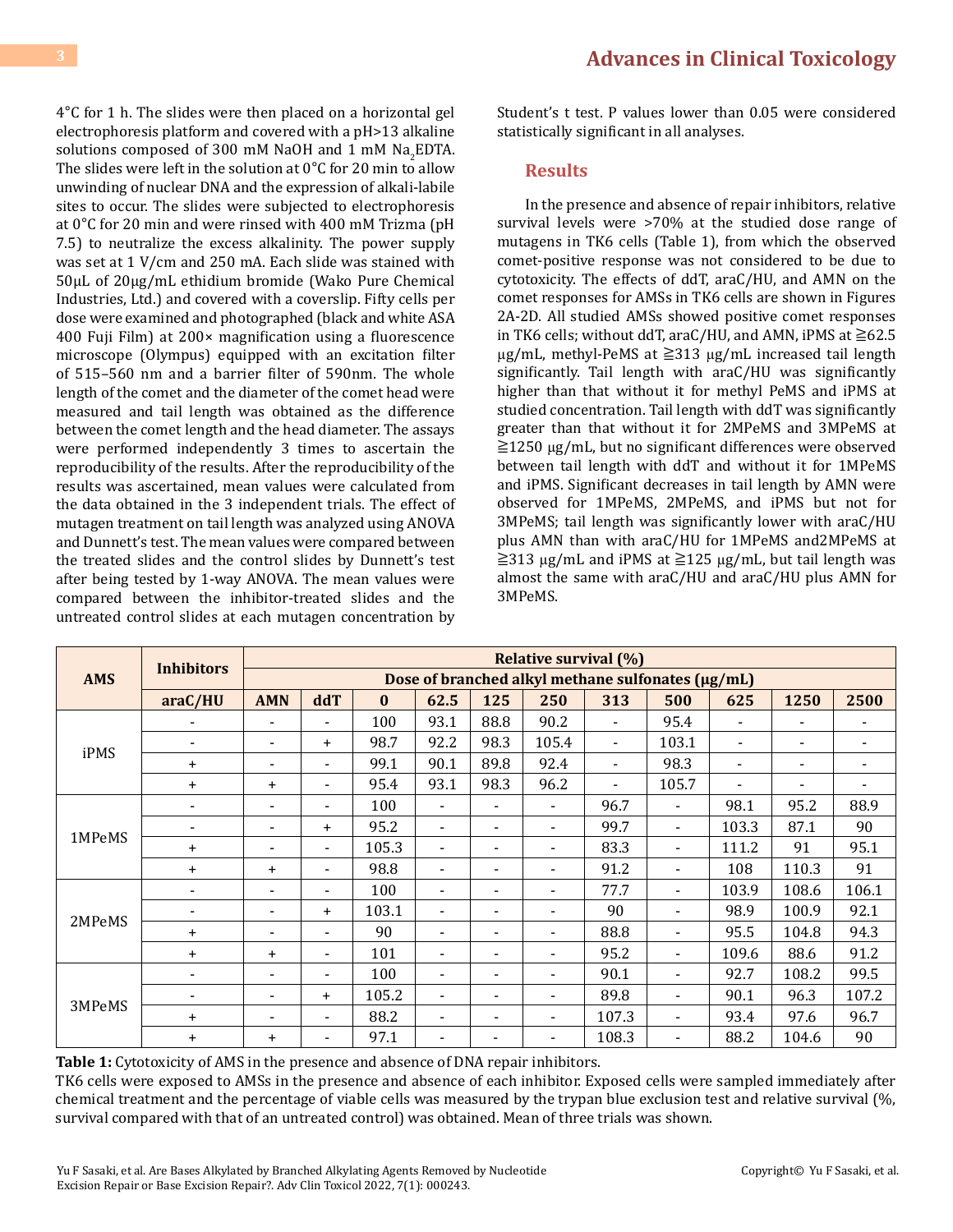# **4 [Advances in Clinical Toxicology](https://medwinpublishers.com/ACT/)**



★Significantly lower than araC/HU at each AMS dose: p<0.05.

**Figure 2:** Effects of AMN on comet responses by 4 kinds of AMSs with a branched methyl group in TK6 cells. Comet slides were prepared after culture for 2 h exposure to AMS for 2 h with and without DNA repair inhibitors. The error bars indicate standard deviation of the mean of three independent trials.

### **Discussion**

The enhancement of comet-positive responses by ddT is due to its inhibition of DNA polymerase β depending resynthesis in BER [7-9]. The suppression of comet-positive responses by AMN is due to its inhibition of RNA polymerase depending TCR sub-pathway in NER [10-12]. In this study, the effects of araC/HU, ddT, and AMN on the comet-positive responses upon exposure to 4 kinds of AMSs with a branched methyl group were studied. We have shown the method to know whether NER or BER acts to remove base adducts, in which ddT enhances a comet-positive response upon exposure to mutagens that producing damaged bases removed by BER and AMN can reduce a comet-positive response upon exposure to mutagens producing damaged bases removed

by NER [5]. The enhancement of comet-positive responses by ddT was observed for pentyl methanesulfonates with a methyl group branching at 2- and 3-position (2 MPeMS and 3MPeMS), suggesting that BER takes part in the excision of bases alkylated by 2MPeMS and 3MPeMS. AMN reduced comet-positive responses for pentyl methanesulfonates with a methyl group branching at 1- and 2-position (1MPeMS and 2MPeMS) and ethyl methanesulfonates with a methyl group branching at 1-position (iPMS), suggesting that NER works to remove bases alkylated by 2MPeMS, 1MPeMS, and iPMS. Considering that NER acts to remove bases alkylated by pentyl groups with a methyl group branching at 1-position (1MPeMS) and 2-position (2MPeMS) and ethyl groups having a methyl group branching at 1-position i.e. *iso*-propyl groups and that BER acts to remove bases alkylated by *n*-pentyl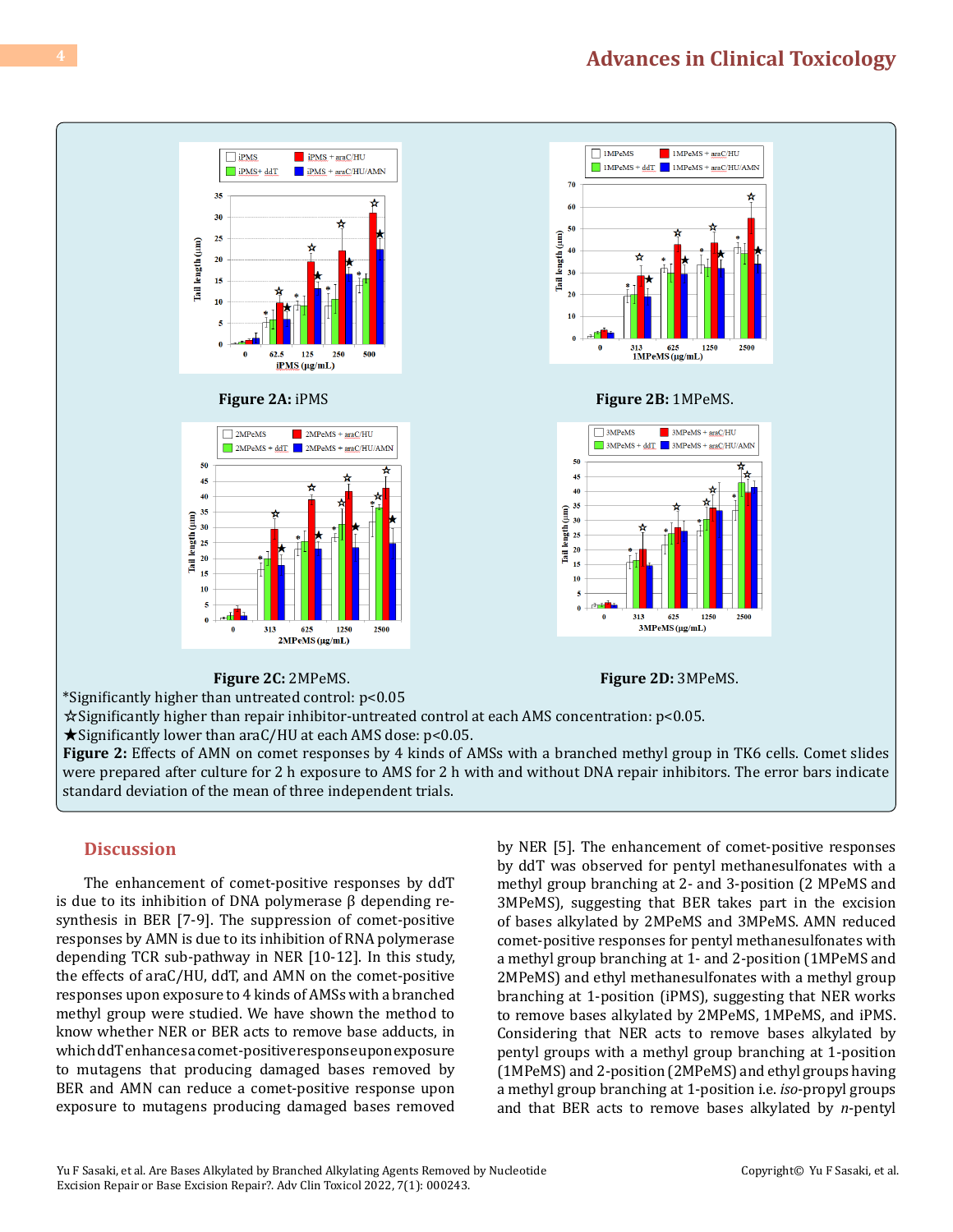group, ethyl groups [5] and pentyl groups with a methyl group with branching 3-position (3MPeMS), it could be considered that bases alkylated by these alkyl groups are not recognized as bulky bases. Therefore, the existence of a methyl group branching at 1- and 2-position could be considered to be the reason why alkylated bases are recognized as bulky bases and removed by NER.

Both NER and BER act to remove bases alkylated by pentyl groups with a methyl group branching at 2-position. Both NER and BER were shown to act to remove *n*-pentylated bases [5] and BER was not considered to act to remove bases alkylated by pentyl groups with a methyl group branched at 1-positions. Therefore, the possibility is shown that bases alkylated by pentyl groups with a branched methyl group whose branching position is closer to 1-position are not repaired by BER. Considering that the combination of araC and HU inhibits DNA re-synthesis without polymerase specificity [13-16], it is reasonable that comet positive responses by studied 4 AMSs were enhanced by araC/HU regardless of whether alkylated bases are repaired by NER or BER.

## **Conclusion**

Bases alkylated by methyl-alkyl groups of which branching position is closer to 1-position are shown to be repaired by NER. Therefore, the existence of a methyl group branching at closer to 1-position is considered to be the reason why alkylated bases are recognized as bulky bases and removed by NER.

## **Disclaimer**

The products used for this research are commonly and predominantly used products in our area of research and country. There is absolutely no conflict of interest between the authors and producers of the products because we do not intend to use these products as an avenue for any litigation but for the advancement of knowledge. Also, the research was not funded by the producing company rather it was funded by personal efforts of the authors.

### **Acknowledgements**

This research was conducted in Material and Biological Engineering Course, National Institute of Technology, Hachinohe College as part of a graduation research project by Kotaro Sasaki and Runa Kobayashi under the research guidance of course and staffs based on allocation of school educational expenses. The authors acknowledge the Material and Biological Engineering Course, National Institute of Technology, Hachinohe College.

# **Ethical Approval**

It is not applicable.

### **Competing Interests**

Authors have declared that no competing interests exist.

### **References**

- 1. [Budd ME, Campbell JL \(1997\) The roles of the eukaryotic](https://www.sciencedirect.com/science/article/abs/pii/S0921877797000244) [DNA polymerases in DNA repair synthesis. Mutat Res](https://www.sciencedirect.com/science/article/abs/pii/S0921877797000244) [384: 157-167.](https://www.sciencedirect.com/science/article/abs/pii/S0921877797000244)
- 2. [Ma L, Hoeijmakers JH, van der Eb AJ \(1995\) Mammalian](https://pubmed.ncbi.nlm.nih.gov/7492568/)  [nucleotide excision repair. Biochem Biophys Acta](https://pubmed.ncbi.nlm.nih.gov/7492568/)  [1242\(2\): 137-163.](https://pubmed.ncbi.nlm.nih.gov/7492568/)
- 3. Sancar A (1995) Excision repair in mammalian cells. J Biol Chem 270(27): 15915-15918.
- 4. [Mohrenweiser HW, Jones IM \(1998\) Variation in DNA](https://pubmed.ncbi.nlm.nih.gov/9685572/)  [repair is a factor in cancer susceptibility: a paradigm for](https://pubmed.ncbi.nlm.nih.gov/9685572/) [the promises and perils of individual and population risk](https://pubmed.ncbi.nlm.nih.gov/9685572/) [estimation?. Mutat Res 400\(1-2\): 15-24.](https://pubmed.ncbi.nlm.nih.gov/9685572/)
- 5. [Odajima C, Nakamura T, Nakamura M, Miura M, Yamazaki](https://cir.nii.ac.jp/crid/1390282680234154496)  [K, et al. \(2014\) Role of nucleotide excision repair or](https://cir.nii.ac.jp/crid/1390282680234154496) [base excision repair in movement of various n-alkylated](https://cir.nii.ac.jp/crid/1390282680234154496) [Bases, investigated by the comet Assay. Genes Environ](https://cir.nii.ac.jp/crid/1390282680234154496) [36\(1\): 10-16.](https://cir.nii.ac.jp/crid/1390282680234154496)
- 6. Muller RK, Joos R, Felix D, Schreiber J, Wintner C et al. (1988) Preparation of N-aminoaziridine: trans-1-amino-2,3-diphenylaziridine, 1-amino-2-phenylaziridium acetate. Organic Synthesis Coll 6: 56.
- 7. [Dresler SL, Kimbro KS \(1987\) 2',3'-Dideoxythymidine](https://pubmed.ncbi.nlm.nih.gov/3606985/) [5'-triphosphate inhibition of DNA replication and](https://pubmed.ncbi.nlm.nih.gov/3606985/) [ultraviolet-induced DNA repair synthesis in human](https://pubmed.ncbi.nlm.nih.gov/3606985/)  [cells: evidence for involvement of DNA polymerase delta.](https://pubmed.ncbi.nlm.nih.gov/3606985/)  [Biochemistry 26\(10\): 2664-2668.](https://pubmed.ncbi.nlm.nih.gov/3606985/)
- 8. [Budd ME, Campbell JL \(1997\) The roles of the eukaryotic](https://www.sciencedirect.com/science/article/abs/pii/S0921877797000244) [DNA polymerases in DNA repair synthesis. Mutat Res](https://www.sciencedirect.com/science/article/abs/pii/S0921877797000244) [384\(3\): 157-167.](https://www.sciencedirect.com/science/article/abs/pii/S0921877797000244)
- 9. [Odajima C, Nakamura T, Miura M, Yamazaki K, Honda](https://www.jstage.jst.go.jp/article/jemsge/35/2/35_ge-2012-0028/_article) [G et al. \(2013\) Can an inhibitor of DNA polymerase β](https://www.jstage.jst.go.jp/article/jemsge/35/2/35_ge-2012-0028/_article)  [enhance the formation of comet tail?. Genes Environ](https://www.jstage.jst.go.jp/article/jemsge/35/2/35_ge-2012-0028/_article) [35\(2\): 46-52.](https://www.jstage.jst.go.jp/article/jemsge/35/2/35_ge-2012-0028/_article)
- 10. [Zanotti G, Petersen G, Wieland T \(1992\) Structure](https://pubmed.ncbi.nlm.nih.gov/1286940/)[toxicity relationships in the amatoxin series. Structural](https://pubmed.ncbi.nlm.nih.gov/1286940/)  [variations of side chain 3 and inhibition of RNA](https://pubmed.ncbi.nlm.nih.gov/1286940/)  [polymerase II. Int J Pept Protein Res 40\(6\): 551-558.](https://pubmed.ncbi.nlm.nih.gov/1286940/)